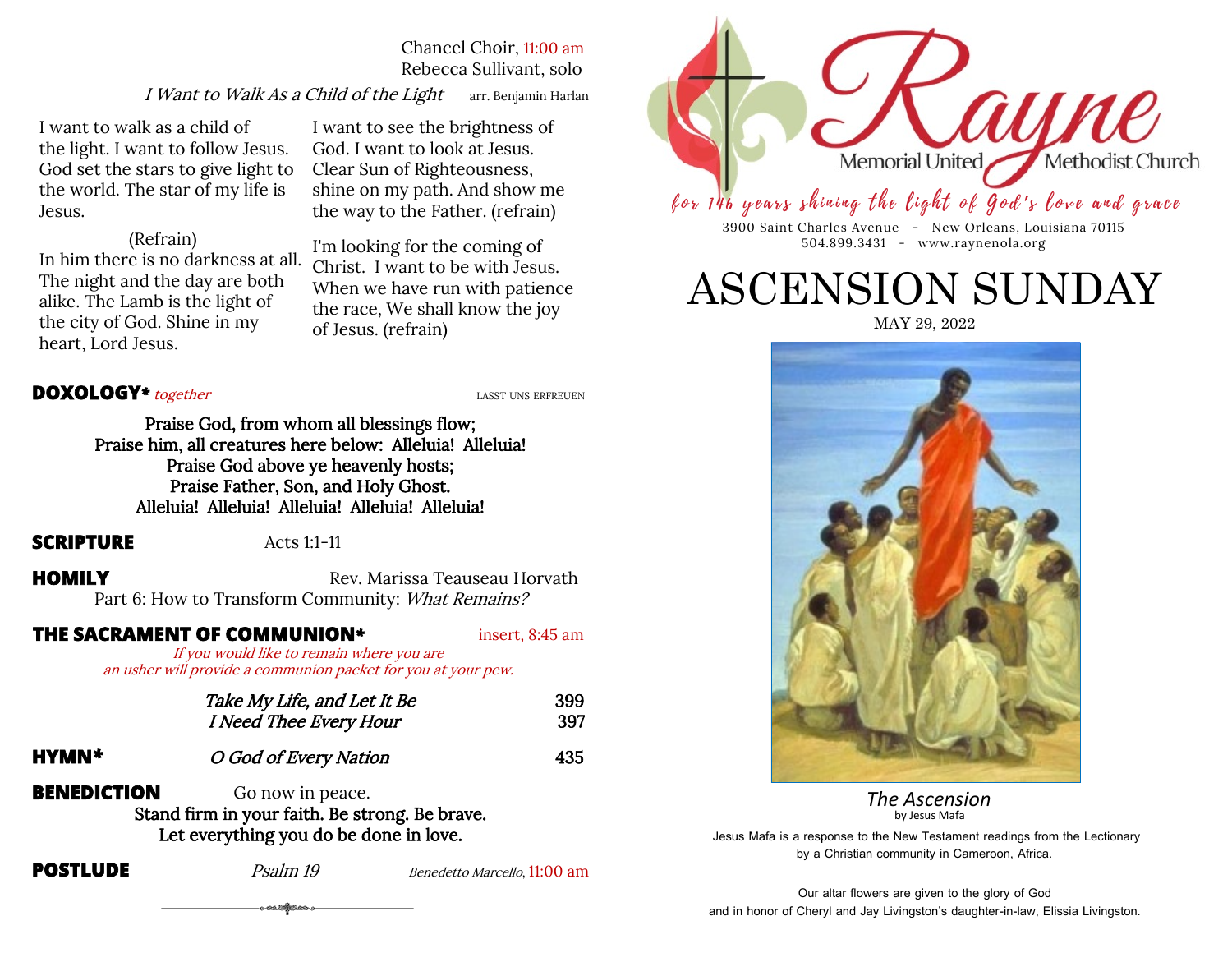# **THE CELEBRATION OF THE GOSPEL**

All are invited to participate in any of our activities, and to become a part of this community of faith and love.

**GATHERING** Rev. Jay Hogewood

"A prayer in times of violence" Corrymeela Community

God of all humanity, in times of violence, we see how inhuman we can be. We pray for those who, yesterday, were weighed down by grief, and the day before, and all the days before the day before. We pray too for those who help us turn towards justice and peace. Turn us all towards justice and peace, because we need it. Amen.

**PRELUDE Marcus St. Julien, 11:00 am Marcus** St. Julien, 11:00 am *Aria* Flor Peeters

# **CALL TO WORSHIP***\**responsively

Wait patiently for the Spirit to stir our spirits.

Wait hopefully to be filled by the living God.

For God justifies our hope and meets us in our need.

We trust this mystery: Christ has died, Christ is risen, Christ will come again.

Christ fills our hearts with love and moves through us to serve. Witness the power of our God - Creator, Redeemer, Sustainer. Offer God praise with all our being.

| <b>HYMN*</b> | Love Divine, All Loves Excelling | 384 |
|--------------|----------------------------------|-----|
|              |                                  |     |

# **AFFIRMATION OF FAITH** together **883**

The love and trust of Jesus Christ be with you.

# And also with you.

Let us affirm our trust in Christ and in one another by saying: We are not alone, we live in God's world. We trust in God: who has created and is creating, who has come in Jesus, the Word made flesh, to reconcile and make new, who works in us and others by the Holy Spirit. We trust in God. We are called to be the church: to celebrate God's presence, to love and serve others, to seek justice and resist evil, to proclaim Jesus, crucified and risen, our judge and our hope. In life, in death, in life beyond death, God is with us. We are not alone. Thanks be to God. Amen.

**THE LORD'S PRAYER** together 11:00 am

Our Father who art in heaven, hallowed be thy name. Thy kingdom come, thy will be done on earth as it is in heaven. Give us this day our daily bread, and forgive us our trespasses as we forgive those who trespass against us. Lead us not into temptation but deliver us from evil. For thine is the kingdom, the power, and the glory, forever. Amen.

**RESPONSE** together **Holy Spirit, Come, Confirm Us** 331

1. Holy Spirit, come, confirm us in the truth that Christ makes known; we have faith and understanding through your helping gifts alone.

2. Holy Spirit, come, console us, come as advocate to plead; loving Spirit stand beside us, grant in Christ the help we need.

3. Holy Spirit, come, renew us, come yourself to make us live; make us holy through your presence, holy through the gifts you give.

4. Holy Spirit, come, fulfill us, you the love of Three in One, bring our lives to full completion through your work in us begun.

**THE RED STEPS** A Special Time for Our Children

At this time, children age 3 years old through 2nd grade may come forward to the front of the sanctuary for a time of sharing with the pastors then attend children's church in the education building.

# **OFFERING**

Ushers with offering plates will pass by each pew. Please pass your gift to the usher or place in the box on the table in the rear of the sanctuary.

### Randall Bunnell, 8:45 am

Lord, in this hour of tumult, Lord, in this night of fears, Keep open, oh, keep open My eyes, my heart, my ears.

Not blindly, not in hatred, Lord, let me do my part Keep open, oh, keep open, dear Lord, My eyes, my mind, my heart!

Prayer David W. Guion

Hear Thou my pleading, Hear Thou my prayer! Lord, Hear Thou my pleading! Lord God, Hear Thou my pleading, Hear Thou my prayer.

Lord, in this hour of tumult, Lord in this night of fears, Keep open, oh, keep open My eyes, my ears.